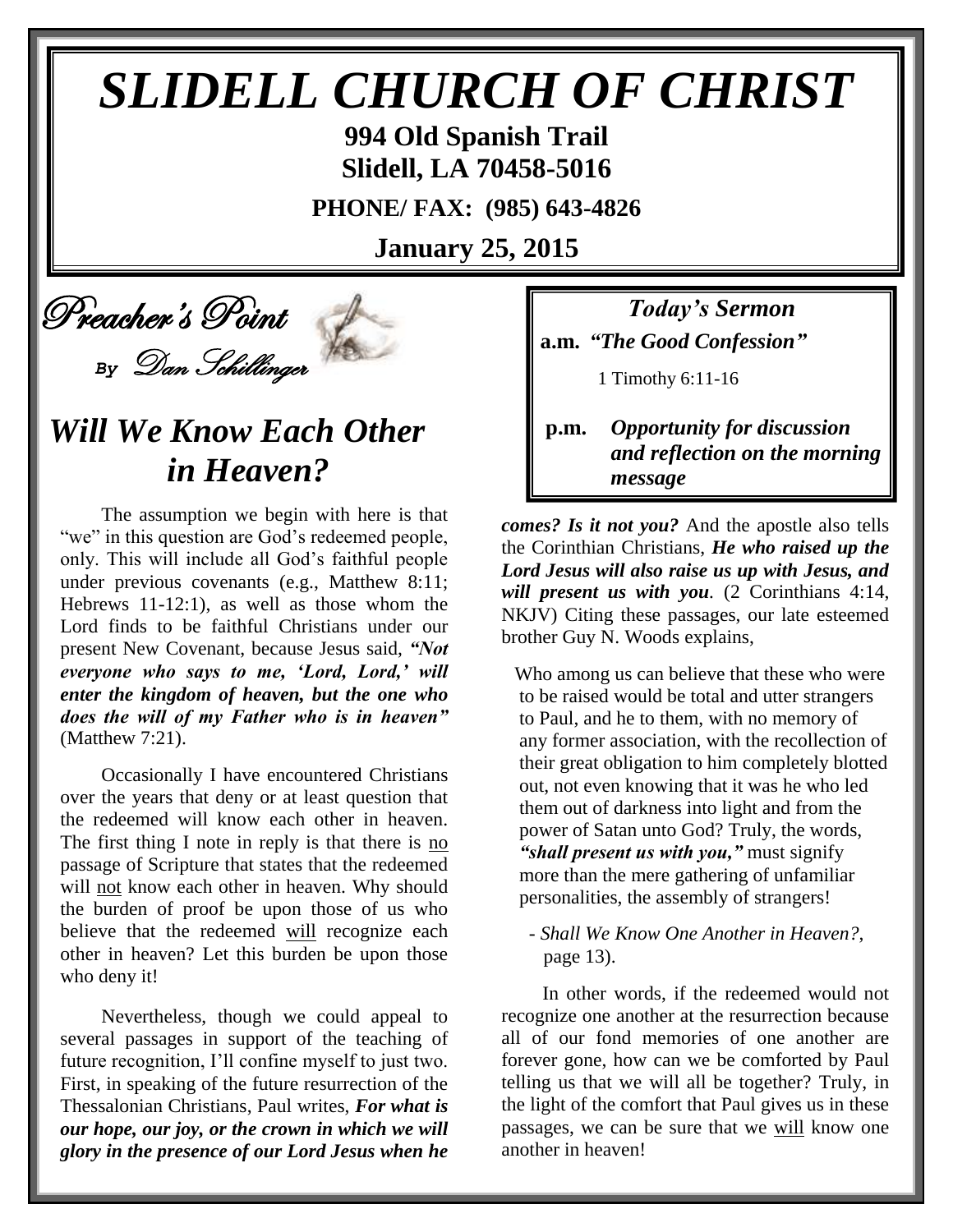### **Welcome Visitors**

**We are pleased to have the opportunity to welcome you to our service. We think you will find our congregation family to be one that enthusiastically embraces newcomers and warmly welcomes them into our fellowship. We hope you feel right at home as you join us in worship, praise and thanksgiving.**

### *REMEMBER IN PRAYER* & *"ENCOURAGE"*

#### **With Visits, Calls, & Cards**

**Sydney Zanco** (eight year-old daughter of Angela Richardson's friend) - was in an ATV accident, has extensive injury to her right leg, will be in hospital for at least a month. Physicians are hoping they can restore all blood flow and nerves so she won't lose the leg.

**Merissa Ridner** - eight year-old niece of Dan & Margaret's son-in-law, in Tullahoma, TN. She is diagnosed with cancer of her lymphatic system.

**Steve Sanders** - former minister here, now in Missouri, diagnosed with cardiac fibrillation.

**Clara Leonard** - diagnosed with pleurisy.

**Claude Fairley** - husband of Dorsie's coworker, passed away last week.

**Cecilia McDonald** - Kate's mother, will not need stent surgery after all.

**JayCee Johns** - Joyce Carter's granddaughter: pray that she will come to her senses and repent from recent bad attitudes and decisions.

**Jimmy Barnett**, friend of Wally's: thanksgiving that he has a clean bill of health following recent medical setbacks.

**Donald Boudreaux** (Joyce LeBlanc's brother-in-law) - scheduled for kidney cancer surgery.

**Irvin Briant, Jr.** (Greg Briant's brother) – receiving Hospice care at home. Pray for his comfort and encouragement.

**Dorothy Bryan** - recovering very well from recent cancer surgery and is doing well with her chemo treatments.

**Leonard Cousin** (friend of Nayla's) - has a brain hemorrhage.

**Mike Mustafa** - Nayla's uncle, had a fire inside his gas station eight days ago at the corner of Thompson Road and W. Hwy 190. No one was hurt. Pray for the speedy recovery of his business.

**Janet Despenza** - still awaiting a corrective leg brace, while suffering foot pain.

**Angela Keys** - diagnosed with cancer.

**Terry McKenzie** (friend of the Caseys in Jackson, MS) - not given much time to live.

**Ernest Moragne** (brother of Paul Moragne) - has incurable lung cancer.

**Zach Steele** - health issues.

**David Gilstrap,** former deacon here - pray for his recovery from recent surgery in both eyes intended at least partially to restore his sight.

**Sally Hestle,** former member here - recovering from surgery on her right hand last Wednesday.

**Greg Briant** - pray for his transfer to a different assignment within the Orleans Parish Sheriff's Dept.

**Tod Grabert** - former member here, will need more back surgery soon.

**Pray for all who are travelling.**

**Pray for the Spanish Bible study.**

**Pray for our elders: Courtney Cheri, Dwight Jones and Gerald Molina.**

**Pray for President Obama and all our elected officials.**

**Pray for our men and women in our armed forces, both here and abroad!**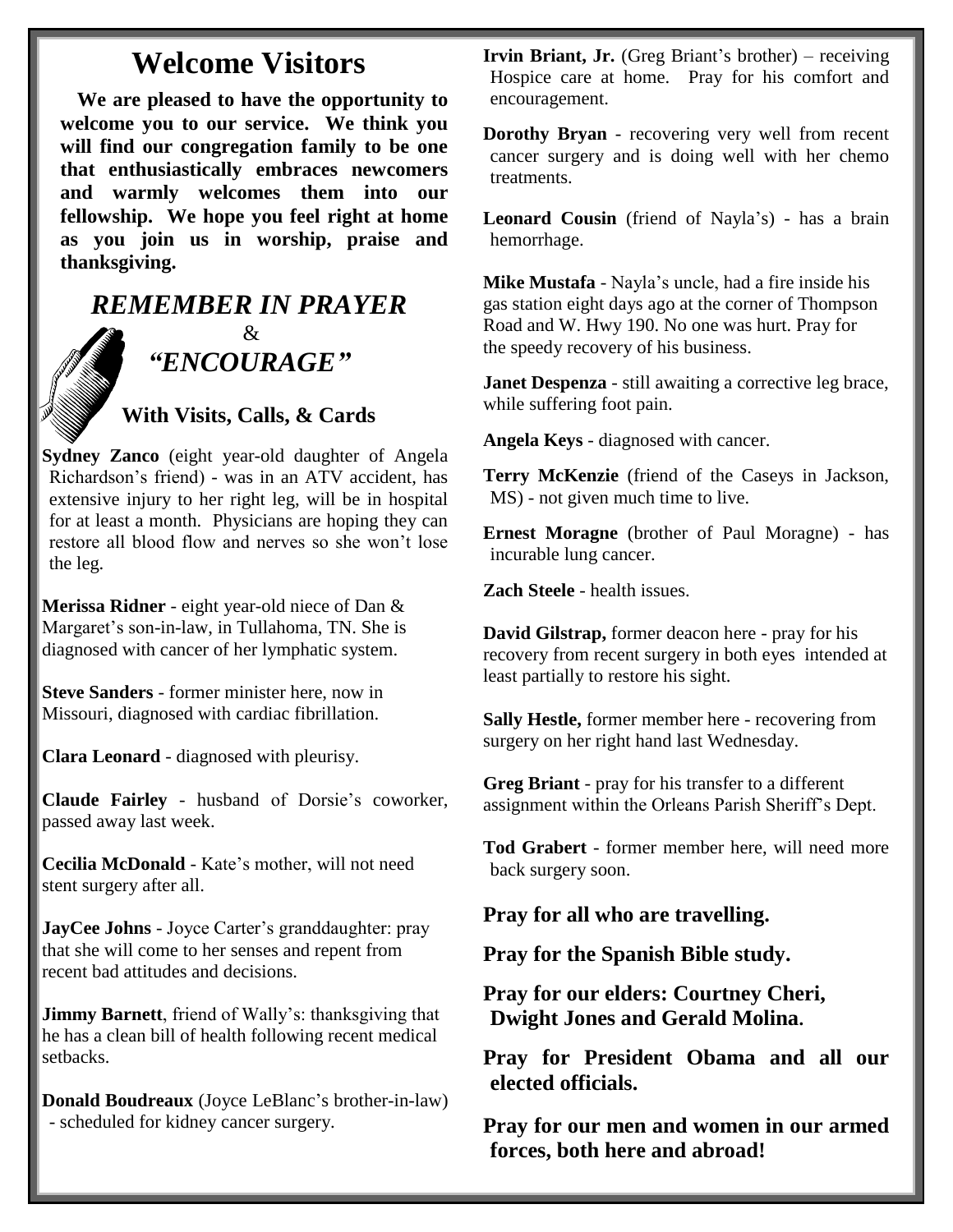## FOOD FOR THOUGHT

### *Going the Second Mile*

**"***And whoever compels you to go one mile, go with him two. Give to him who asks you, and from him who wants to borrow from you do not turn away***."** (Matthew 5:41, 42, NKJV)

What was the original setting in history for our Lord Jesus' words here? Roman soldiers were hated pagan occupiers of the Holy Land. They would walk along a road in Galilee. The centurion, a commander of from 60 to 100 Roman troops, was at the rear, observing and watching for stragglers. The century, the unit he commanded, was ready and able to fight at a moment's notice. The soldiers carried their own military hardware and packs; however, other people, non-soldiers, were pressed into service in order to move the luggage and supplies.

Most places where the unit would stop for a rest were where a Jew would be working his plot of ground. One of the standing sentries would call to the Jew, "Come and carry my burden." This "press into service" usually evoked outrage from a Jew. At the end of one mile any Jew would customarily throw the burden to the ground in disgust.

But in his teaching here Jesus is recommending a *different* sort of reaction to the Roman "draft." Imagine instead a Jew taking the initiative without being pressed into service, coming and casually picking up the load as the soldiers moved out. And imagine as well that at the end the Jew would say to the pagan soldier, "I will carry your burden on to your next rest." Imagine that at that place the drafted Jew setting down his load and saying to all, "I am a disciple of the prophet Jesus, called the Christ of God, and I follow his teachings. Will you come with me tomorrow to see and hear the Savior?"

"Going the second mile" was a new and revolutionary idea then, and it is a part of our language today. Setting the right example of cheerful cooperation and friendliness with the non-Christians with whom we work and otherwise associate is still a great way for us to gain a hearing for the Good News.

\* \* \* \* \*

### *The Origins of Early Catholicism*

The story of the development of early Catholicism is not so much the story of the emergence of a distinct priesthood; rather, *it is the story of the emergence of a distinct laity who did not exercise priestly functions*. *The Roman Catholic Church is the ghost of the Roman Empire sitting on its grave*.

#### **Polity/Church Government**

*Original New Testament pattern:* Ac 14:23; 20:17, 28; 1 Pe 5:1-3--a plurality of elders/ shepherds/overseers in each Christian congregation. Ph 1:1--deacons beneath them.

*Changes:* a "monarchical bishop," regional councils of bishops, first world-wide council of bishops (Nicea, 325), the church's imitation of Roman imperial administration once the Empire was gone: "*Pontifex maximus*" (Latin, 'Greatest bridge-builder'), a former term for the Emperor, was transferred as a title for the so-called "bishops of Rome," who later were known as the popes.

#### **Baptism**

*Modern Evangelical thought*: Baptism and the Lord's Supper are *just* symbols.

*Biblical thought:* a "symbol" has power.

*Original New Testament pattern:* an immersion of an accountable believer in Jesus--a "symbol" bringing with it (among other things) the believer's sharing with Christ in his death, burial and resurrection; the forgiveness of sins, gift of the Holy Spirit, and entry into the Body of Christ.

*Changes:* 1 Pe 1:3; Mt 18:3; Titus 3:4-6. *"The whole language of 'rebirth' in connection w/baptism implies the guiltlessness of infants. The idea is the return to an original purity which would be meaningless if the child were thought of as sinful."* - Everett Ferguson, *Early Christians Speak*, p. 59.